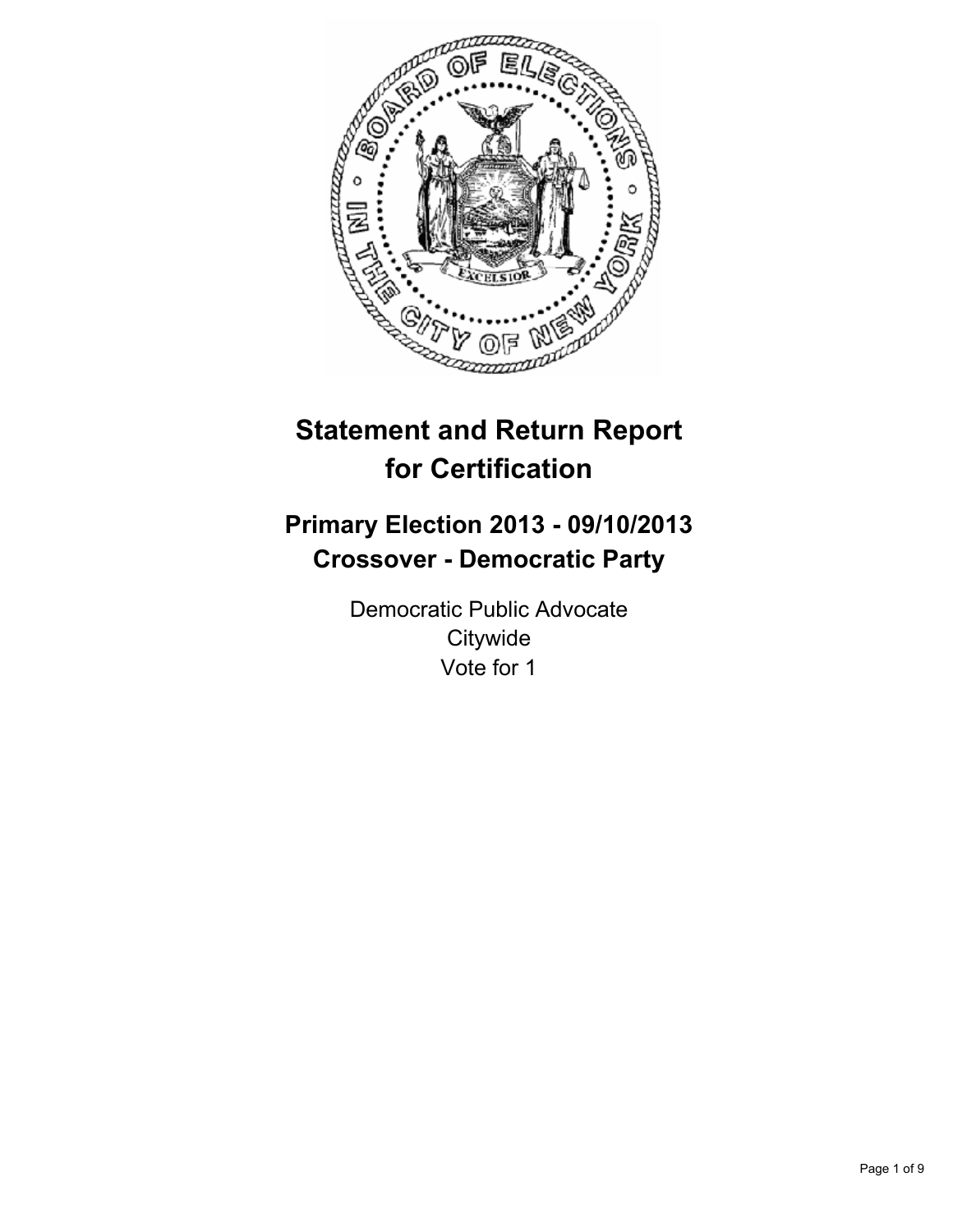

## **New York County**

| <b>EMERGENCY</b>                   | 1,544        |
|------------------------------------|--------------|
| ABSENTEE/MILITARY                  | 5,777        |
| <b>FEDERAL</b>                     | 0            |
| SPECIAL PRESIDENTIAL               | $\mathbf{0}$ |
| AFFIDAVIT                          | 2,757        |
| CATHERINE L. GUERRIERO             | 16,627       |
| <b>LETITIA JAMES</b>               | 36,893       |
| <b>RESHMA SAUJANI</b>              | 24,518       |
| <b>DANIEL SQUADRON</b>             | 70,644       |
| SIDIQUE WAI                        | 3,033        |
| CORENZO T LAINER (WRITE-IN)        | 1            |
| DANIEL SQUARIN (WRITE-IN)          | 1            |
| DAVID SANDER (WRITE-IN)            | 1            |
| JAMES BOSLEY (WRITE-IN)            | 1            |
| JAMES LANE (WRITE-IN)              | 1            |
| JENNIFER KAJ KUNAL (WRITE-IN)      | 1            |
| JOE LHOTA (WRITE-IN)               | 1            |
| LENARED MCNEIL (WRITE-IN)          | 1            |
| MICHAEL HALPERT (WRITE-IN)         | $\mathbf{1}$ |
| MINNIE MOUSE (WRITE-IN)            | 1            |
| NONE OF THE ABOVE (WRITE-IN)       | 1            |
| <b>NORMAN SIEGEL (WRITE-IN)</b>    | $\mathbf{1}$ |
| ROY STOLLER (WRITE-IN)             | 1            |
| SCOTT M. STRINGER (WRITE-IN)       | 1            |
| UNATTRIBUTABLE WRITE-IN (WRITE-IN) | 5            |
| YDARIS RODRIGUEZ (WRITE-IN)        | 1            |
| <b>Total Votes</b>                 | 151,735      |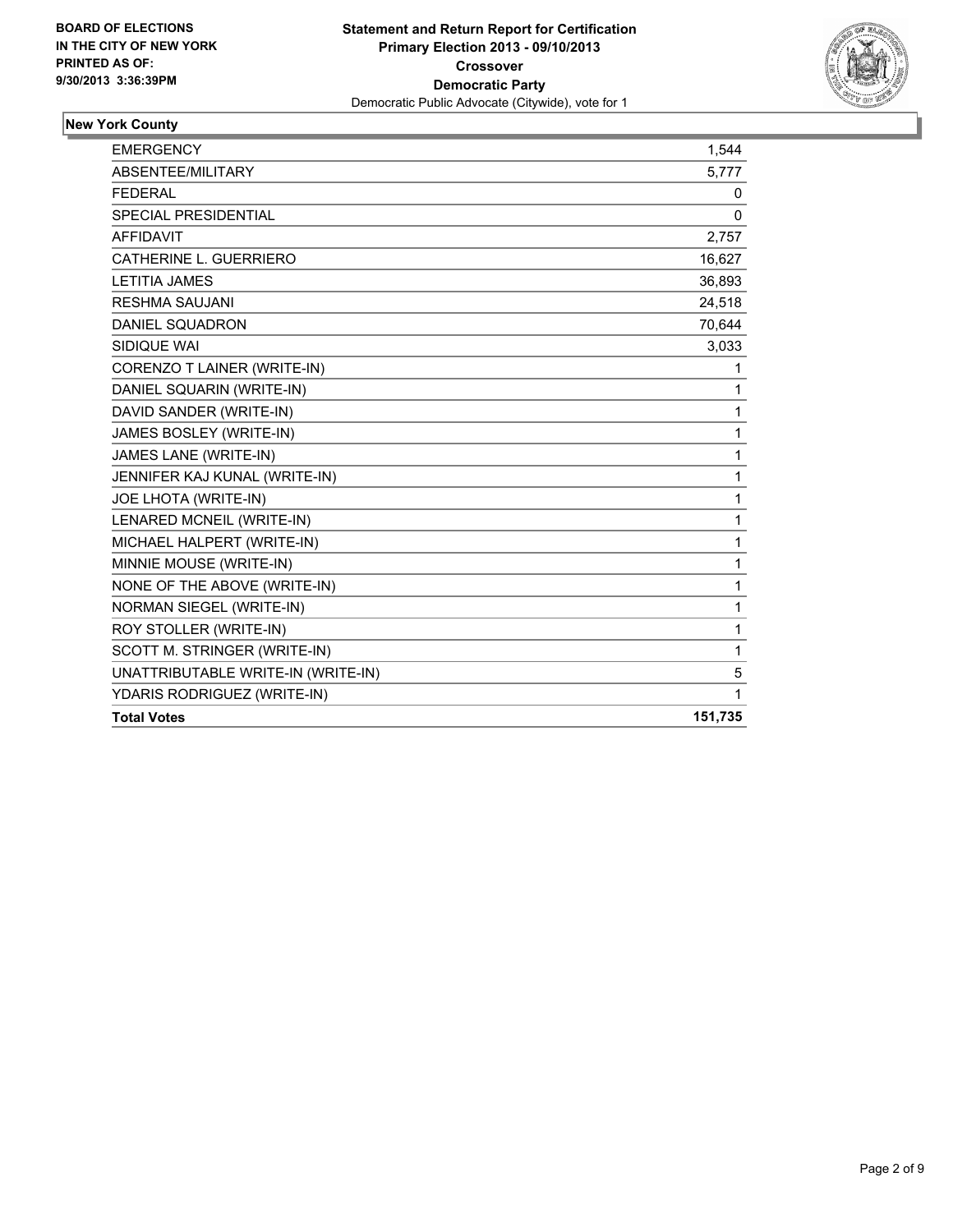

## **Bronx County**

| <b>EMERGENCY</b>                   | 1,482          |
|------------------------------------|----------------|
| ABSENTEE/MILITARY                  | 2,199          |
| <b>FEDERAL</b>                     | 0              |
| <b>SPECIAL PRESIDENTIAL</b>        | 0              |
| <b>AFFIDAVIT</b>                   | 1,496          |
| CATHERINE L. GUERRIERO             | 12,557         |
| <b>LETITIA JAMES</b>               | 27,076         |
| <b>RESHMA SAUJANI</b>              | 9,306          |
| <b>DANIEL SQUADRON</b>             | 16,866         |
| SIDIQUE WAI                        | 2,609          |
| ADOLFO CARRION (WRITE-IN)          | 1              |
| AL GORE (WRITE-IN)                 | 1              |
| ALBERT ALVAREZ (WRITE-IN)          | 1              |
| ALIYAL WILLAMS (WRITE-IN)          | 1              |
| C.KEELING (WRITE-IN)               | 1              |
| CHERYL CLEELING (WRITE-IN)         | 1              |
| CHERYL KEELING (WRITE-IN)          | $\overline{2}$ |
| COOKIE GALVEZ (WRITE-IN)           | 1              |
| CRYSTAL WADE (WRITE-IN)            | 1              |
| IRA STOLILNICK (WRITE-IN)          | 1              |
| JOEL RIVERA (WRITE-IN)             | 1              |
| MARLIN SIERA (WRITE-IN)            | 1              |
| MICHAEL BLOOMBERG (WRITE-IN)       | 1              |
| NARIMAT MAHUNEY (WRITE-IN)         | $\mathbf{1}$   |
| PEDRO ALVAREZ (WRITE-IN)           | 6              |
| SAL F. ALBANESE (WRITE-IN)         | 1              |
| UNATTRIBUTABLE WRITE-IN (WRITE-IN) | 5              |
| YUDELKIA TAPIA (WRITE-IN)          | 1              |
| <b>Total Votes</b>                 | 68,442         |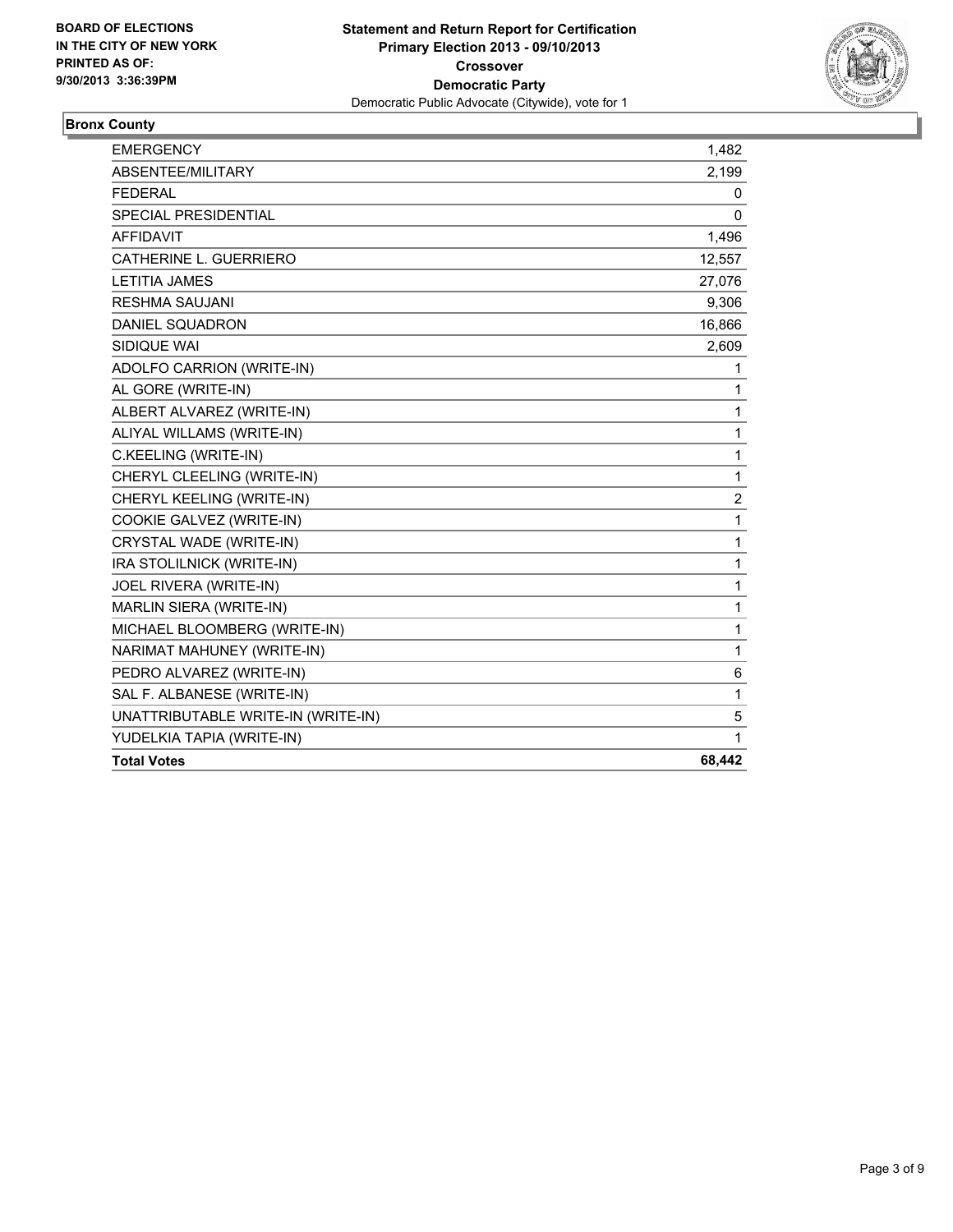

## **Kings County**

| <b>EMERGENCY</b>                  | 6,848        |
|-----------------------------------|--------------|
| ABSENTEE/MILITARY                 | 4,605        |
| FEDERAL                           | 0            |
| SPECIAL PRESIDENTIAL              | 0            |
| <b>AFFIDAVIT</b>                  | 3,538        |
| CATHERINE L. GUERRIERO            | 18,410       |
| <b>LETITIA JAMES</b>              | 87,540       |
| RESHMA SAUJANI                    | 19,081       |
| DANIEL SQUADRON                   | 54,604       |
| SIDIQUE WAI                       | 4,381        |
| AARON C. MARTIN (WRITE-IN)        | 1            |
| ALAN MAISEL (WRITE-IN)            | 1            |
| ALAN S. FINTZ (WRITE-IN)          | 1            |
| ANTONIO REYNOSO (WRITE-IN)        | 3            |
| BETTY BONANNO (WRITE-IN)          | 1            |
| BILL CURTIN (WRITE-IN)            | 1            |
| BYRON WRIGHT (WRITE-IN)           | $\mathbf{1}$ |
| CHAIM M. DEUTSCH (WRITE-IN)       | 2            |
| CHARLES HAEUSSLER (WRITE-IN)      | 1            |
| CHARLES HYNES (WRITE-IN)          | 1            |
| CHARVEYS GONZALEZ (WRITE-IN)      | 1            |
| CHAYA S KRANCZER (WRITE-IN)       | 1            |
| CHELSEA DOWELL (WRITE-IN)         | 1            |
| CORNEGY ROBERT JR (WRITE-IN)      | 1            |
| DAVID G. GREENFIELD (WRITE-IN)    | 1            |
| ED KOCH (WRITE-IN)                | 1            |
| ELLIOT SPITZER (WRITE-IN)         | 1            |
| <b>GALE A BREWER (WRITE-IN)</b>   | 1            |
| <b>GEORGE MCDONALD (WRITE-IN)</b> | 1            |
| IAN D. GIRSHET (WRITE-IN)         | 1            |
| INEZ D. BARRON (WRITE-IN)         | 1            |
| JELANI MASHARIKI (WRITE-IN)       | 1            |
| JOHN C. LIU (WRITE-IN)            | 1            |
| JUMAANE WILLIAMS (WRITE-IN)       | 1            |
| KATE ZIDAR (WRITE-IN)             | 1            |
| KIMBERLY COUNCIL (WRITE-IN)       | 1            |
| LAURIE CUMBO (WRITE-IN)           | 1            |
| MARTY GOLDMAN (WRITE-IN)          | 2            |
| MATHIEU EUGENE (WRITE-IN)         | 1            |
| NOA BLOCK (WRITE-IN)              | 1            |
| R. MD NIDRMAH (WRITE-IN)          | 3            |
| RALPH NADER (WRITE-IN)            | 1            |
| RED BURNS (WRITE-IN)              | 1            |
| RICHARD BROWN (WRITE-IN)          | 1            |
| SARA M. GONZALEZ (WRITE-IN)       | 1            |
| SHABSI GANZWEIG (WRITE-IN)        | 1            |
|                                   |              |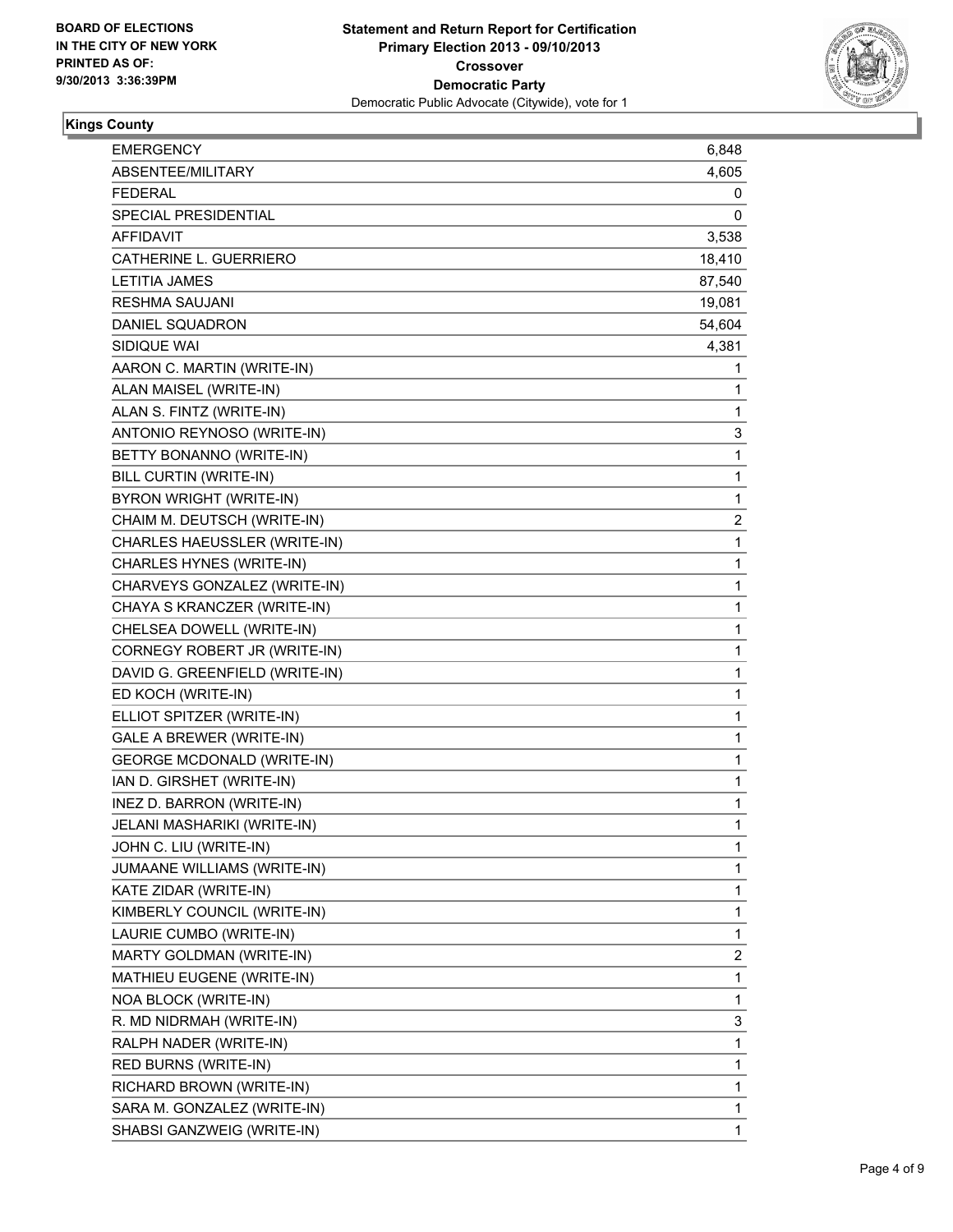

## **Kings County**

| <b>Total Votes</b>                 | 184.109 |
|------------------------------------|---------|
| ZIDANE LEWIS (WRITE-IN)            |         |
| WILLIAM C. THOMPSON (WRITE-IN)     |         |
| VITO LOPEZ (WRITE-IN)              |         |
| UNATTRIBUTABLE WRITE-IN (WRITE-IN) | 47      |

#### **Queens County**

| <b>EMERGENCY</b>                   | 1,188   |
|------------------------------------|---------|
| <b>ABSENTEE/MILITARY</b>           | 4,494   |
| <b>FEDERAL</b>                     | 0       |
| <b>SPECIAL PRESIDENTIAL</b>        | 0       |
| <b>AFFIDAVIT</b>                   | 1,506   |
| CATHERINE L. GUERRIERO             | 16,737  |
| <b>LETITIA JAMES</b>               | 35,737  |
| <b>RESHMA SAUJANI</b>              | 21,838  |
| <b>DANIEL SQUADRON</b>             | 30,954  |
| SIDIQUE WAI                        | 3,943   |
| BILL CLINTON (WRITE-IN)            | 1       |
| CAREY GRANT (WRITE-IN)             | 1       |
| DIVINA GASKIN (WRITE-IN)           | 1       |
| ERIC ULRICH (WRITE-IN)             | 2       |
| IRVING BARTH (WRITE-IN)            | 1       |
| JACQUES LEANDRE (WRITE-IN)         | 1       |
| JOAN FLOWERS (WRITE-IN)            | 1       |
| JOHN ORTUKO (WRITE-IN)             | 1       |
| JOHN W. CRONIN (WRITE-IN)          | 1       |
| MANUEL CAUGHMAN (WRITE-IN)         | 1       |
| MARCO PAZ (WRITE-IN)               | 1       |
| MARK GREEN (WRITE-IN)              | 1       |
| MARK J. BIBLIS (WRITE-IN)          | 1       |
| MICHAEL BLOOMBERG (WRITE-IN)       | 1       |
| MICKEY MANTLE (WRITE-IN)           | 1       |
| RUSSELL CARBONE (WRITE-IN)         | 1       |
| UNATTRIBUTABLE WRITE-IN (WRITE-IN) | 5       |
| <b>Total Votes</b>                 | 109,231 |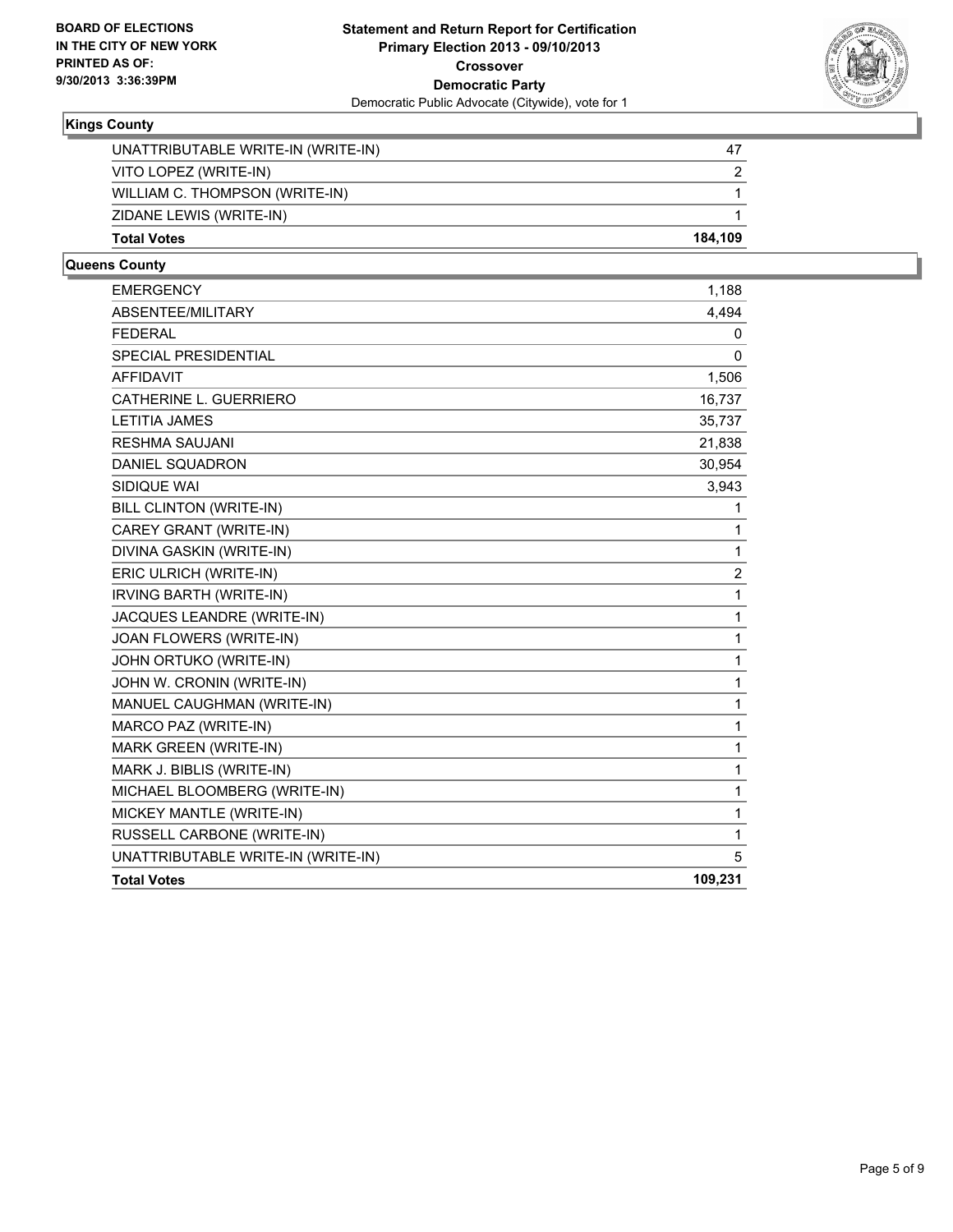

## **Richmond County**

| <b>EMERGENCY</b>                   | 89     |
|------------------------------------|--------|
| <b>ABSENTEE/MILITARY</b>           | 1,377  |
| <b>FEDERAL</b>                     | 0      |
| SPECIAL PRESIDENTIAL               | 0      |
| <b>AFFIDAVIT</b>                   | 148    |
| CATHERINE L. GUERRIERO             | 4,694  |
| <b>LETITIA JAMES</b>               | 4,101  |
| <b>RESHMA SAUJANI</b>              | 2,240  |
| DANIEL SQUADRON                    | 5,083  |
| SIDIQUE WAI                        | 443    |
| CHRISTOPHER WHITE (WRITE-IN)       | 1      |
| FLORENCE BARRO (WRITE-IN)          | 1      |
| JOHN A. CATSIMATIDIS (WRITE-IN)    | 1      |
| JOHN LIU (WRITE-IN)                | 1      |
| JOHN TAFFER (WRITE-IN)             | 1      |
| JOSEPHINE PRESTOVINO (WRITE-IN)    | 1      |
| <b>MERIDTH VIERA (WRITE-IN)</b>    | 1      |
| MICHAEL GRIMM (WRITE-IN)           | 1      |
| NOAM CHOMSKY (WRITE-IN)            | 1      |
| UNATTRIBUTABLE WRITE-IN (WRITE-IN) | 2      |
| <b>Total Votes</b>                 | 16,572 |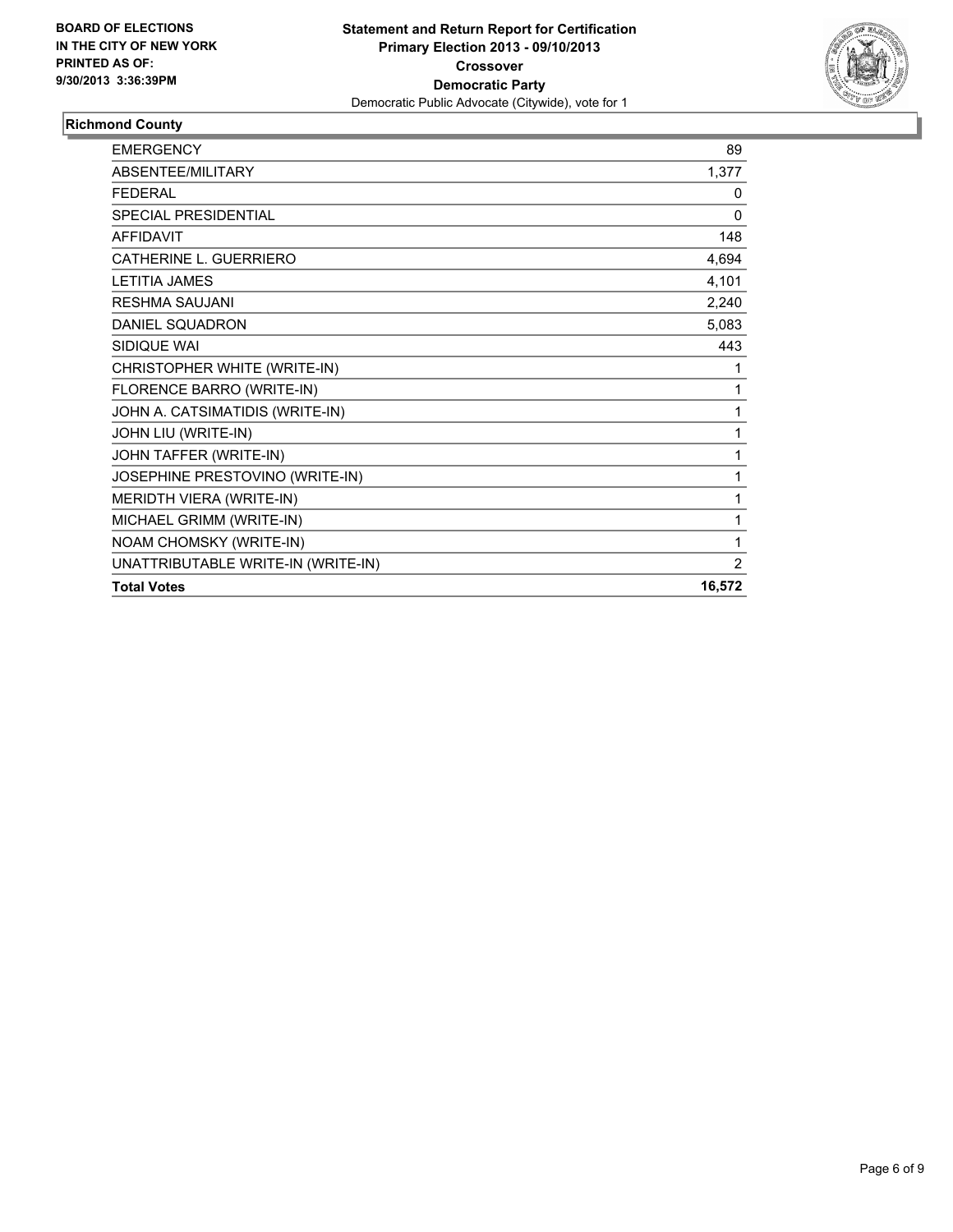

## **Total for Democratic Public Advocate (Citywide)**

| <b>EMERGENCY</b>                | 11,151         |
|---------------------------------|----------------|
| ABSENTEE/MILITARY               | 18,452         |
| FEDERAL                         | 0              |
| SPECIAL PRESIDENTIAL            | 0              |
| <b>AFFIDAVIT</b>                | 9,445          |
| CATHERINE L. GUERRIERO          | 69,025         |
| <b>LETITIA JAMES</b>            | 191,347        |
| <b>RESHMA SAUJANI</b>           | 76,983         |
| DANIEL SQUADRON                 | 178,151        |
| SIDIQUE WAI                     | 14,409         |
| AARON C. MARTIN (WRITE-IN)      | 1              |
| ADOLFO CARRION (WRITE-IN)       | 1              |
| AL GORE (WRITE-IN)              | 1              |
| ALAN MAISEL (WRITE-IN)          | 1              |
| ALAN S. FINTZ (WRITE-IN)        | 1              |
| ALBERT ALVAREZ (WRITE-IN)       | 1              |
| ALIYAL WILLAMS (WRITE-IN)       | 1              |
| ANTONIO REYNOSO (WRITE-IN)      | 3              |
| BETTY BONANNO (WRITE-IN)        | 1              |
| BILL CLINTON (WRITE-IN)         | 1              |
| BILL CURTIN (WRITE-IN)          | 1              |
| BYRON WRIGHT (WRITE-IN)         | 1              |
| C.KEELING (WRITE-IN)            | 1              |
| CAREY GRANT (WRITE-IN)          | $\mathbf{1}$   |
| CHAIM M. DEUTSCH (WRITE-IN)     | 2              |
| CHARLES HAEUSSLER (WRITE-IN)    | 1              |
| CHARLES HYNES (WRITE-IN)        | 1              |
| CHARVEYS GONZALEZ (WRITE-IN)    | 1              |
| CHAYA S KRANCZER (WRITE-IN)     | 1              |
| CHELSEA DOWELL (WRITE-IN)       | $\mathbf{1}$   |
| CHERYL CLEELING (WRITE-IN)      | 1              |
| CHERYL KEELING (WRITE-IN)       | $\overline{2}$ |
| CHRISTOPHER WHITE (WRITE-IN)    | 1              |
| COOKIE GALVEZ (WRITE-IN)        | 1              |
| CORENZO T LAINER (WRITE-IN)     | 1              |
| CORNEGY ROBERT JR (WRITE-IN)    | 1              |
| CRYSTAL WADE (WRITE-IN)         | 1              |
| DANIEL SQUARIN (WRITE-IN)       | 1              |
| DAVID G. GREENFIELD (WRITE-IN)  | 1              |
| DAVID SANDER (WRITE-IN)         | 1              |
| DIVINA GASKIN (WRITE-IN)        | 1              |
| ED KOCH (WRITE-IN)              | 1              |
| ELLIOT SPITZER (WRITE-IN)       | 1              |
| ERIC ULRICH (WRITE-IN)          | $\overline{2}$ |
| FLORENCE BARRO (WRITE-IN)       | 1              |
|                                 |                |
| <b>GALE A BREWER (WRITE-IN)</b> | 1              |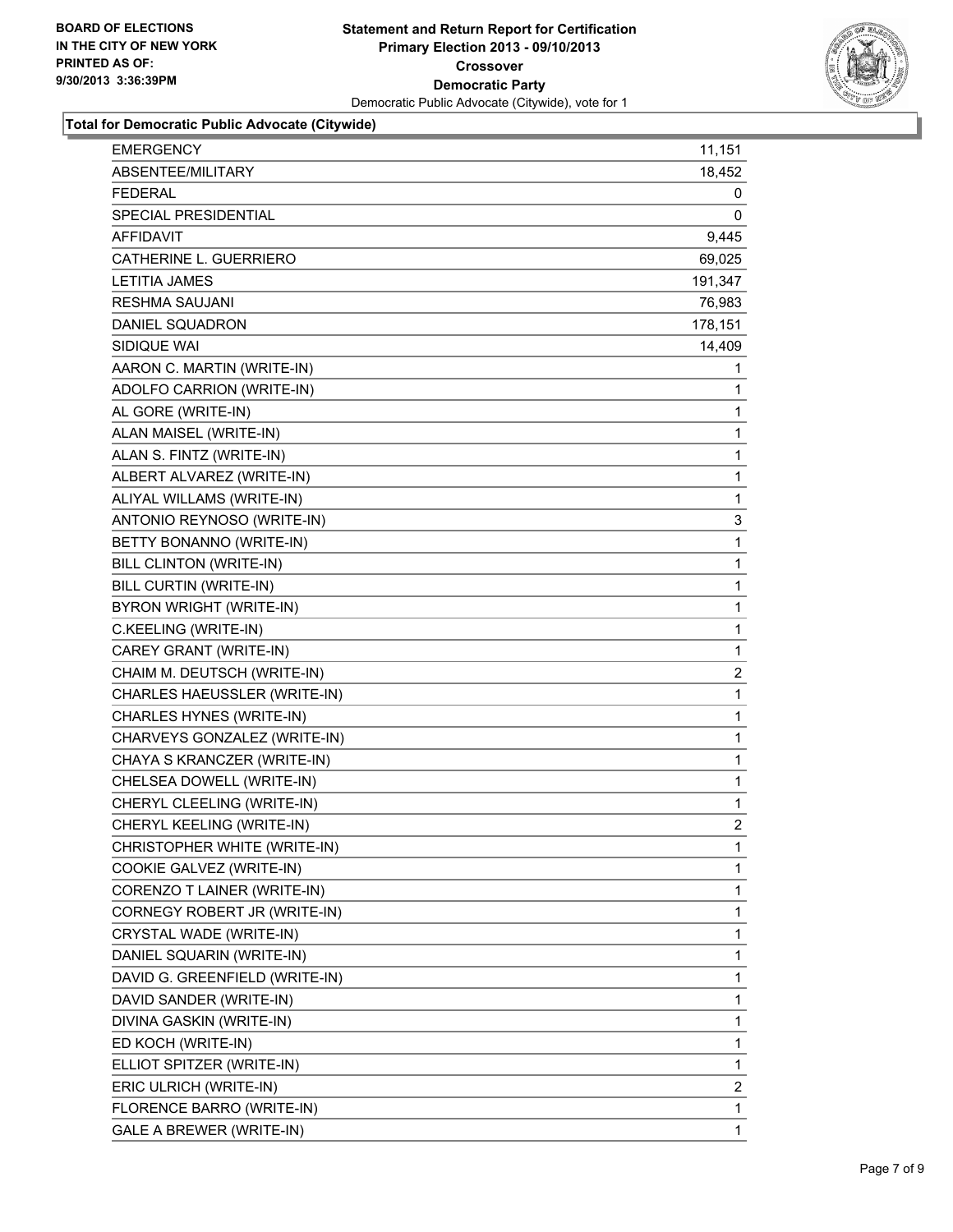

#### **Total for Democratic Public Advocate (Citywide)**

| <b>GEORGE MCDONALD (WRITE-IN)</b> | 1            |
|-----------------------------------|--------------|
| IAN D. GIRSHET (WRITE-IN)         | 1            |
| INEZ D. BARRON (WRITE-IN)         | 1            |
| IRA STOLILNICK (WRITE-IN)         | 1            |
| IRVING BARTH (WRITE-IN)           | 1            |
| JACQUES LEANDRE (WRITE-IN)        | 1            |
| JAMES BOSLEY (WRITE-IN)           | 1            |
| JAMES LANE (WRITE-IN)             | 1            |
| JELANI MASHARIKI (WRITE-IN)       | 1            |
| JENNIFER KAJ KUNAL (WRITE-IN)     | 1            |
| JOAN FLOWERS (WRITE-IN)           | 1            |
| JOE LHOTA (WRITE-IN)              | 1            |
| JOEL RIVERA (WRITE-IN)            | 1            |
| JOHN A. CATSIMATIDIS (WRITE-IN)   | 1            |
| JOHN C. LIU (WRITE-IN)            | 1            |
| JOHN LIU (WRITE-IN)               | 1            |
| JOHN ORTUKO (WRITE-IN)            | 1            |
| JOHN TAFFER (WRITE-IN)            | 1            |
| JOHN W. CRONIN (WRITE-IN)         | 1            |
| JOSEPHINE PRESTOVINO (WRITE-IN)   | 1            |
| JUMAANE WILLIAMS (WRITE-IN)       | 1            |
| KATE ZIDAR (WRITE-IN)             | 1            |
| KIMBERLY COUNCIL (WRITE-IN)       | 1            |
| LAURIE CUMBO (WRITE-IN)           | 1            |
| LENARED MCNEIL (WRITE-IN)         | 1            |
| MANUEL CAUGHMAN (WRITE-IN)        | 1            |
| MARCO PAZ (WRITE-IN)              | 1            |
| MARK GREEN (WRITE-IN)             | 1            |
| MARK J. BIBLIS (WRITE-IN)         | 1            |
| MARLIN SIERA (WRITE-IN)           | 1            |
| MARTY GOLDMAN (WRITE-IN)          | $\mathbf{2}$ |
| MATHIEU EUGENE (WRITE-IN)         | 1            |
| <b>MERIDTH VIERA (WRITE-IN)</b>   | 1            |
| MICHAEL BLOOMBERG (WRITE-IN)      | $\mathbf{2}$ |
| MICHAEL GRIMM (WRITE-IN)          | 1            |
| MICHAEL HALPERT (WRITE-IN)        | 1            |
| MICKEY MANTLE (WRITE-IN)          | 1            |
| MINNIE MOUSE (WRITE-IN)           | 1            |
| NARIMAT MAHUNEY (WRITE-IN)        | 1            |
| NOA BLOCK (WRITE-IN)              | 1            |
| NOAM CHOMSKY (WRITE-IN)           | 1            |
| NONE OF THE ABOVE (WRITE-IN)      | 1            |
| NORMAN SIEGEL (WRITE-IN)          | 1            |
| PEDRO ALVAREZ (WRITE-IN)          | 6            |
| R. MD NIDRMAH (WRITE-IN)          | 3            |
| RALPH NADER (WRITE-IN)            | 1            |
|                                   |              |